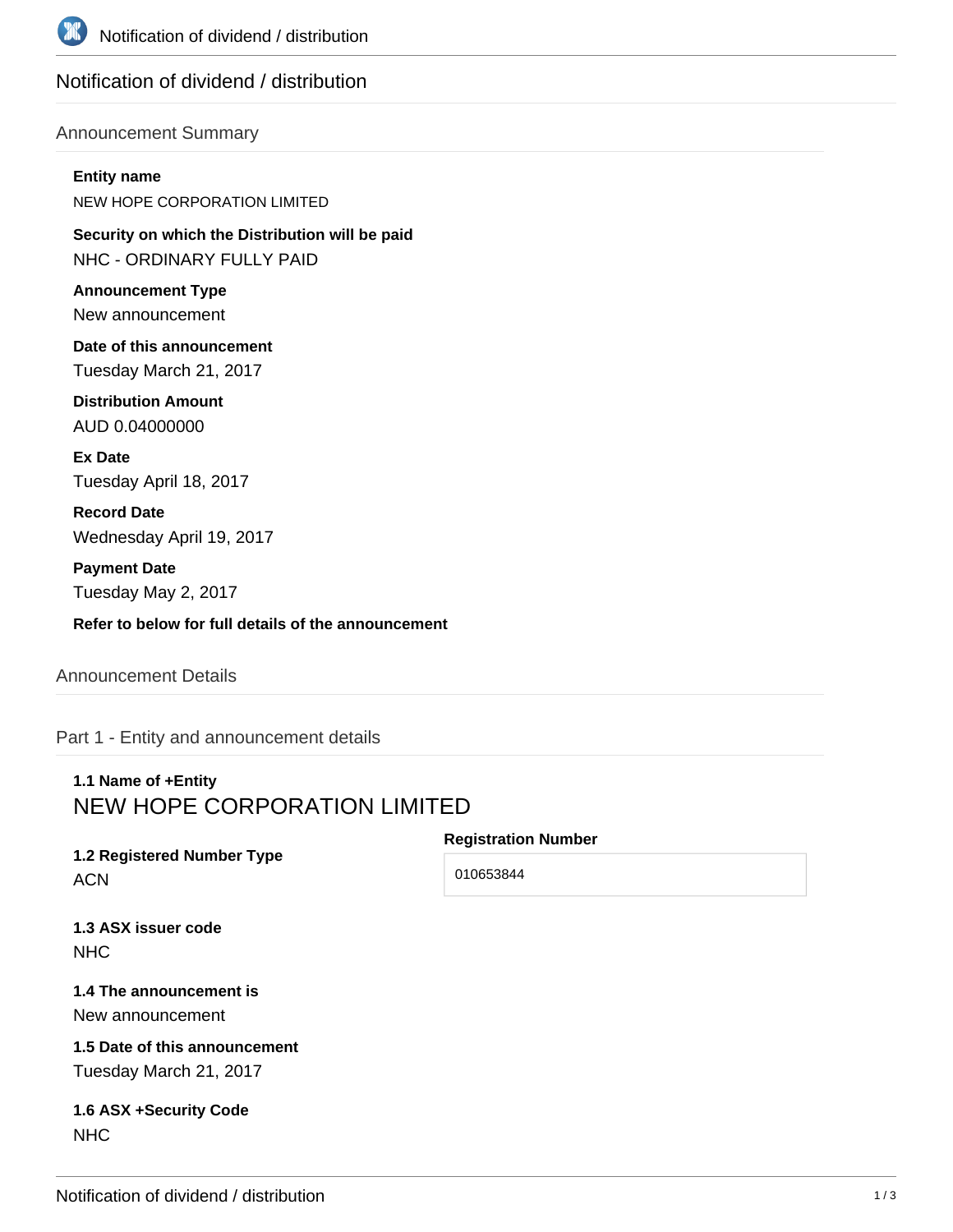

## **ASX +Security Description** ORDINARY FULLY PAID

Part 2A - All dividends/distributions basic details

**2A.1 Type of dividend/distribution Ordinary** 

### **2A.2 The Dividend/distribution:**

relates to a period of six months

#### **2A.3 The dividend/distribution relates to the financial reporting or payment period ending ended/ending (date)**

Tuesday January 31, 2017

**2A.4 +Record Date** Wednesday April 19, 2017

**2A.5 Ex Date** Tuesday April 18, 2017

**2A.6 Payment Date** Tuesday May 2, 2017

**2A.7 Are any of the below approvals required for the dividend/distribution before business day 0 of the timetable?**

- **•** Security holder approval
- **Court approval**
- **Lodgement of court order with +ASIC**
- **ACCC approval**
- **FIRB approval**
- **Another approval/condition external to the entity required before business day 0 of the timetable for the dividend/distribution.**

No

**2A.8 Currency in which the dividend/distribution is made ("primary currency")**

AUD - Australian Dollar

**2A.9 Total dividend/distribution payment amount per +security (in primary currency) for all dividends/distributions notified in this form** AUD 0.04000000

**2A.10 Does the entity have arrangements relating to the currency in which the dividend/distribution is paid to securityholders that it wishes to disclose to the market?** No

**2A.11 Does the entity have a securities plan for dividends/distributions on this +security?**

We do not have a securities plan for dividends/distributions on this security